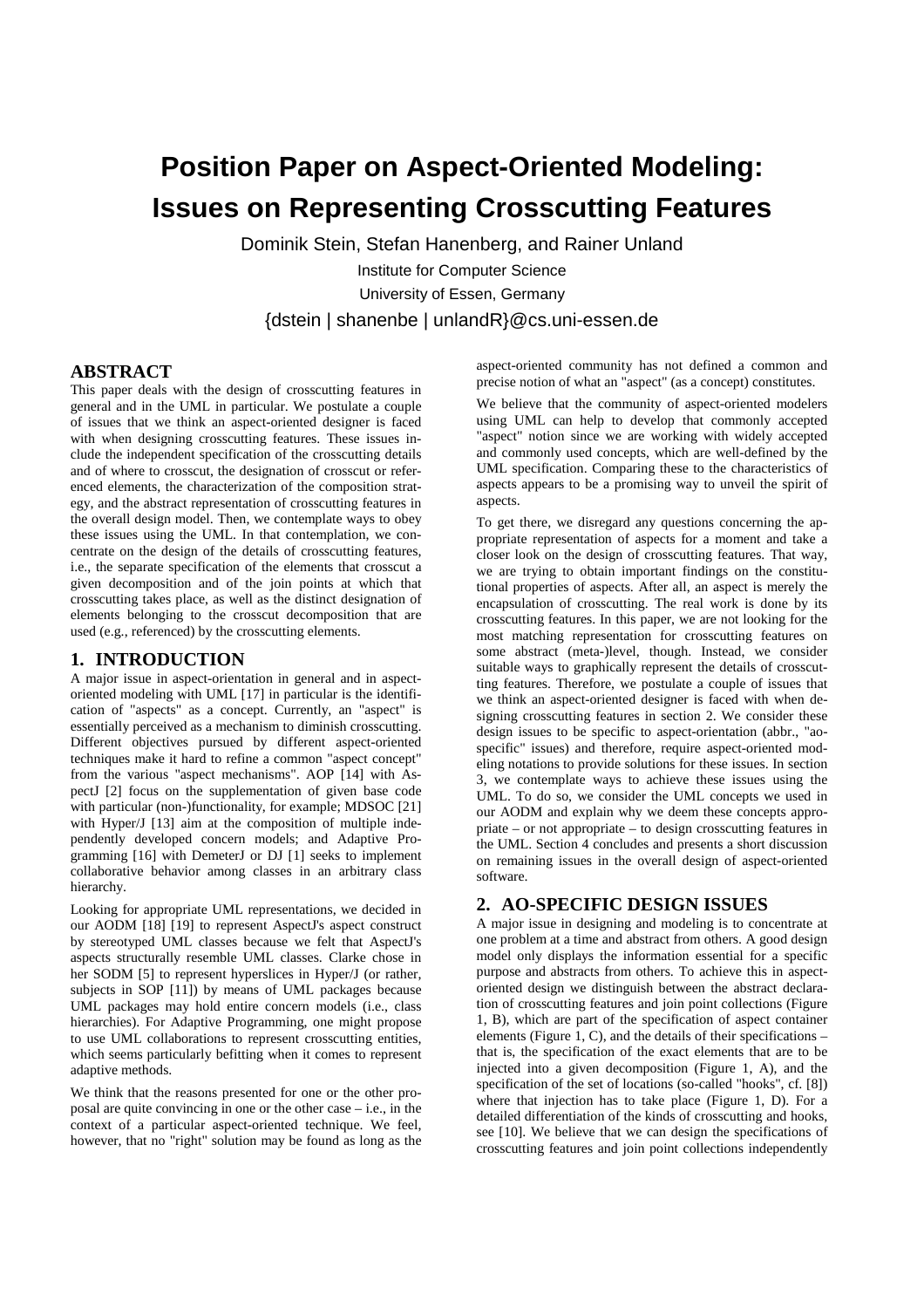

**Figure 1. Aspect-Oriented Design Issues (non-UML diagram)**

from each other as well as from the specification of the aspect element containing them. Furthermore, we deem their specification to be independent from the specification of the crosscut elements, their container elements, and their implementations (Figure 1, E and F) – contemplating that this separation of concern is one of the basic ideas of aspect-orientation [9]. In this section, we elaborate why we think that these issues can and should be designed separately in distinct design models, and where dependencies arise between these separate specifications. We are deriving a couple of postulates that we think a modeling notation must meet to provide for the design of crosscutting features.

#### **2.1 Separation of Details and Hooks**

When looking at the specification of crosscutting features in current aspect-oriented programming techniques, we identify the specification of the elements that crosscut a given decomposition (Figure 1, A) and the specification of the set of join points where that crosscutting takes place (Figure 1, D) to be two fairly independent issues that can be seen as distinct design problems. We do this because we contemplate that the reasoning on the crosscutting details can be accomplished not knowing where exactly that crosscutting is realized; and vice versa, we suppose we can reflect on the join points at which crosscutting should occur while neglecting what exactly is to be inserted at these points.

For example, when we implement a particular synchronization strategy we do not want to determine yet which objects it should be applied to. Oppositely, we could identify the actions that need to be synchronized first, and leave it to a third party to implement the synchronization strategy. In a third case, we have both a set of different synchronization strategies and a set of join point collections that designate actions to be synchronized. Now, we are able to combine crosscutting details and hooks of crosscutting in any manner, and thus we are set to realize any synchronization requirement by simple hooking the right implementation onto the right set of join points. In conclusion, the separate treatment of crosscutting details and points of crosscutting is a very important issue to achieve incremental programming (cf. [22]) – and after all that's what we're heading for in aspect-oriented programming. Reflecting on these observations, we demand:

A modeling language must allow

(1) the specification of the structural and behavioral elements that crosscut a given decomposition and

(2) the specification of the set of join points ("hooks") where that crosscutting takes place.

A modeling language must allow those specifications to

(3) be modeled separately by distinct design means so that they can

(4) be reused and combined in different contexts.

Even though we may reason on the specification of crosscutting details and the specifications of the hooks of crosscutting separately there certainly exist strong correlations between these two issues. In particular, dependencies arise from the charge of the latter to designate elements in the environment of the crosscut decomposition that are used by the former. In the following, we take a closer look on that designation issue.

### **2.2 Designation of Involved Elements**

In general, crosscutting features do not interact with the crosscut decomposition solely by the elements they crosscut. Rather, they also interact with elements in the static or dynamic context of those crosscut elements. In a synchronization strategy, for example, we may want to coordinate a couple of actions depending on some attribute's value or some object's state (presupposing the attribute or object belongs to the crosscut decomposition). To do so, we need a reference to the attribute or object. Since all we have, though, is the reference to the join point, the reference to the referred element must be specified in relation to that join point.

In conclusion, aspect-oriented designers deal with three different kinds of elements: (1) Elements that are specific to the crosscutting concern and that are to be *added* to the crosscut decomposition; (2) elements that are specific to the crosscut concern and that are *referenced* by the crosscutting concern; and (3) elements that are "specific" to both concerns and that need to be *joined* in some way (these are the actual "crosscut elements"). Designers need to be able to designate all three kinds of elements in both the specification of the crosscutting details and in the specifications of the crosscutting hooks (new to aspect-orientated design is the designation of crosscut and referenced elements). This allows designers to reason on the their dependencies, e.g., if a particular join points specification designates all elements from a (eventually crosscut) decomposition that are needed by a particular crosscutting feature (i.e., its specification). Note that both the specification of the crosscutting details and the specifications of the crosscutting hooks need to specify how referenced and crosscut entities relate to each other – the former to fully describe the environment in which the crosscutting details are executed (recall that models are supposed to display all information for a specific purpose; note how this design principle compares to the "declarative completeness" requirement in Hyper/J), the latter to unambiguously identify them in the crosscut decomposition. Reflecting on these observations, we demand:

A modeling language must provide graphical means to

(5) designate elements – and their relationships to each other – belonging to the crosscut decomposition that are crosscut or referenced by the crosscutting concern

(6) in both the specification of the crosscutting details and in the specification of the crosscutting hooks.

Note that both crosscut and referenced elements must be present in the crosscut decomposition for the crosscutting details to execute. Since it is part of the join points specification to identify these elements in the crosscut decomposition, join points specifications in fact describe all characteristics a given decomposition must possess for a crosscutting feature to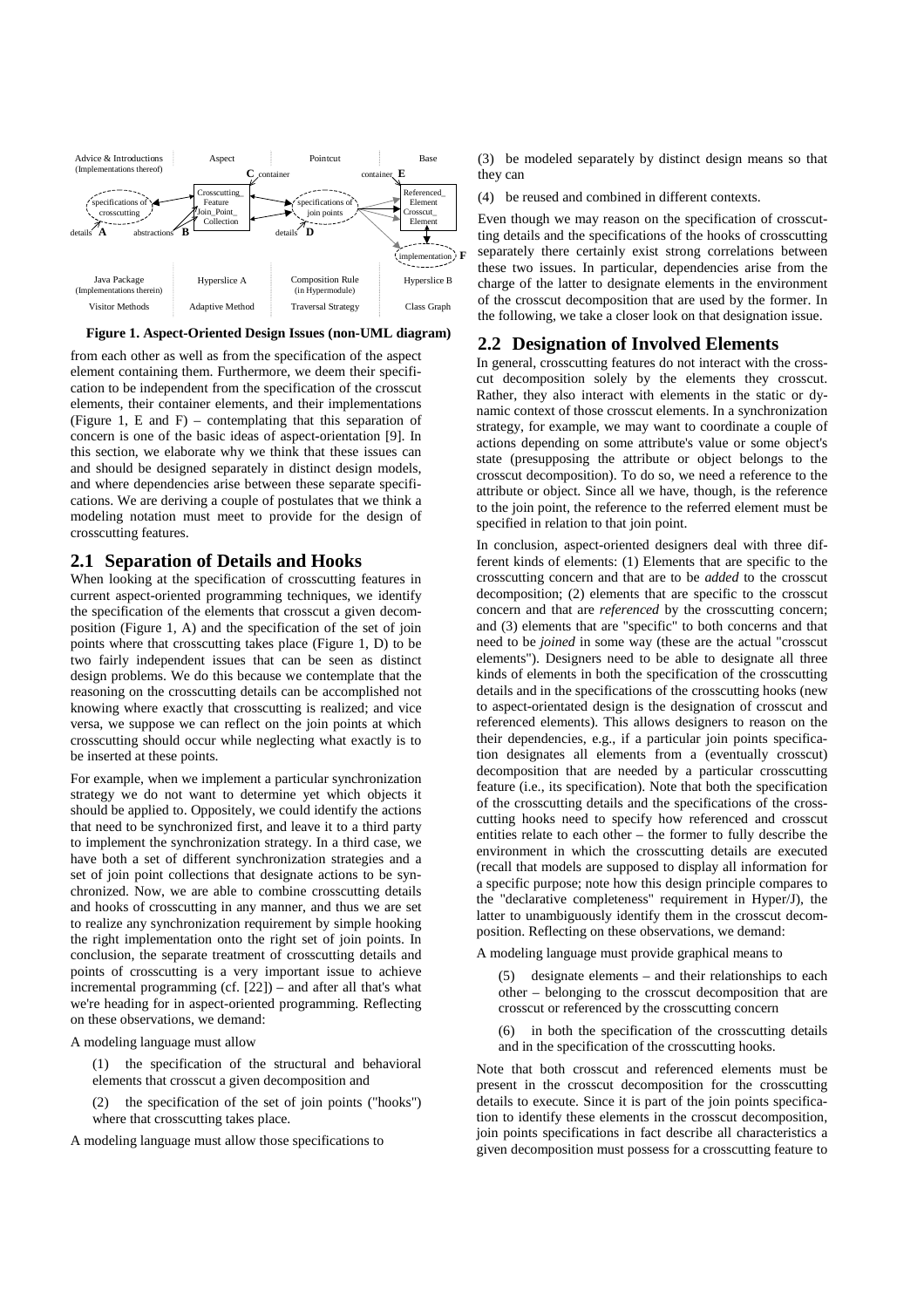take effect. In doing so, join points specifications outline a particular perception of the crosscut decompositions (which possibly describes a dynamic snapshot of that decompositions). Note how that extra level of indirection in the design of crosscutting (resulting from making the perception of the crosscut entities explicit rather than relating crosscut entities and crosscutting features directly) helps designers to determine the exact deployment environment of their aspects and thus promotes aspect reuse.

Apart from the dependencies concerning the appropriate designation of crosscut and referenced elements, the specification of crosscutting details and the specification of crosscutting hooks further interdepend by the exact way the crosscutting details in the former are to be composed to the crosscut elements designated in the latter. In the next section, we consider what a modeling language must be capable of to delineate the way of composition.

### **2.3 Characterization of Composition**

In aspect-orientation, "crosscutting" can mean addition, merging, or overriding of elements. Elements specified only by the crosscutting concern need to be *added* to the crosscut decomposition. Elements specified by both the crosscut and crosscutting concern need either to be *merged*, or the elements specified by the crosscutting concern *override* their counterparts specified by the crosscut concern. Hence, the type of crosscutting characterizes how the elements specified in the details (Figure 1, A) relate to the elements designated in the hooks (Figure 1, D). We believe that the type of crosscutting is confined by the semantic of the crosscutting details, and thus restrains the reading of the crosscutting details. Therefore, the type of crosscutting should be designed with the crosscutting details rather than with the join points specification.

For example, a synchronization strategy that simply defers the execution of actions is at best merged to (i.e., before the) crosscut actions. A synchronization strategy on the contrary, that possibly discards the execution of actions at all (depending on the behavior performed by other actions) needs to override the original actions. Hence, we need to determine in our design models describing the crosscutting details what type of crosscutting we are specifying. For the specification of join points (e.g., the actions to be synchronized), though, it should be of no importance what type of crosscutting is specified by the crosscutting details (e.g., if synchronization is accomplished by merging or overriding). Recall in this matter our explanations in section 2.1. So, reflecting on these observations we postulate:

A modeling language must provide means to

(7) attribute the specification of the crosscutting details with the type of crosscutting, which characterizes how the elements specified with the crosscutting details are to be composed to the crosscut elements designated by the join points specification.

Note that we abstract from reconciliation problems due to conflicting specifications of (crosscutting and crosscut) elements that are to be merged. We believe we can do that, since we regard the crosscutting of a particular crosscutting feature to a particular set of join points, which is rigidly defined by a join points specification. If the crosscutting details are to be

assigned to a new (unknown) decomposition, designers are pointed right away to the elements that need to be reconciled (or adapted) by simply comparing the join points specification with the elements (meant to be crosscut and referenced) in the respective decomposition.

So far, we are regarding the details of the specifications of crosscutting (i.e., the specification of the elements that crosscut, of the set of locations where they crosscut, and of how they crosscut). However, when it comes to reason about the dependencies between these specifications in the overall design model, we call for succinct design notations that abstract from the specification details so our perception is not blurred. In the following, we examine how such abstractions should look like.

## **2.4 Abstractions**

Just as any programming language, aspect-oriented programming languages make use of identifiers like attribute names or operation signatures to reference a particular crosscutting property of some aspect entity. These identifiers generally give an overall idea of what the identified crosscutting property is for and what is does. At best, programmers can guess from these identifiers whether the particular identifier refers to a specification of crosscutting details (Figure 1, A) or a join points specification (Figure 1, D); they can observe which elements are used (i.e., crosscut or referenced) within that specification; further, they can recognize how the crosscutting details are to be composed to the crosscut decomposition. That way, programmers grasp at a glance all information that is needed to appropriately deploy the identified property.

A design notation should provide likewise concise notations to identify crosscutting features and join point collections. These notations ought to get as close as possible to their corresponding programming language constructs to ease their handling and improve their comprehensibility. At the same time, they are required to display all information (mentioned above) that is essential to contemplate on the role of the crosscutting feature or join point collection in the overall design model. That way, the design notation enables designers to assess the dependencies between crosscutting features, join point collections, and crosscut and referenced elements on an appropriate level of abstraction. Reflecting on these considerations, we demand:

A modeling language must provide appropriate abstractions

(8) for the specification of the structural and behavioral elements that crosscut a given decomposition and

(9) for the specification of the set of join points ("hooks") where that crosscutting takes place.

By these abstractions, a modeling language must enable designers to apprehend

(10) what the specification is for and what is does (or allocates)

(11) what elements are used or exposed (i.e., crosscut and referenced) by the specification details;

(12) how the crosscutting details are to be composed to the hooks.

After we have postulated these twelve issues regarding the aspect-oriented design of crosscutting features, we now have a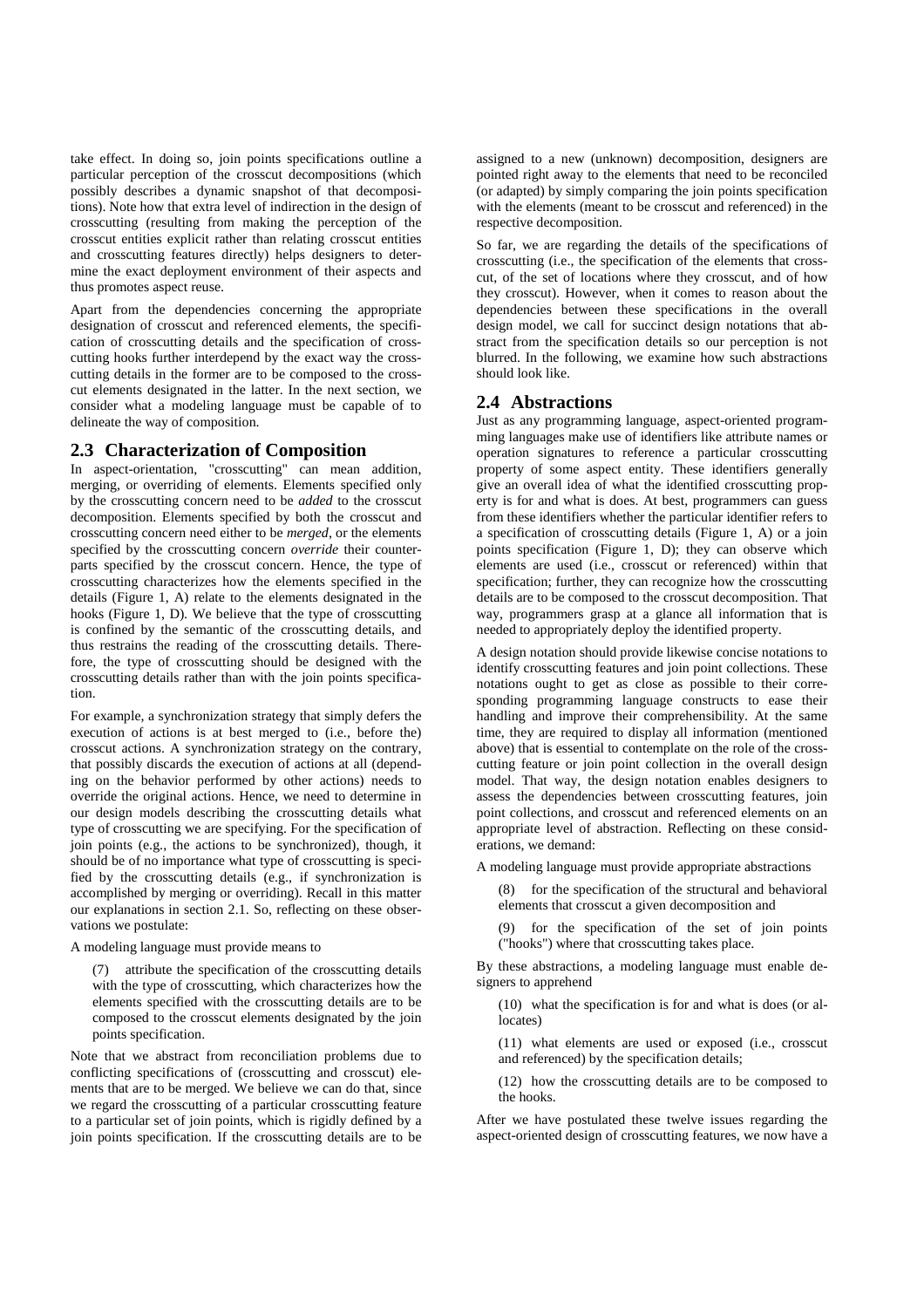look how we can achieve these postulates in the UML. Due to limitations of space we concentrate on the discussion of the most appropriate depiction of the details of a crosscutting feature rather than on the most befitting representation of their abstractions. Note, though, that we consider current aspectoriented programming languages to provide sufficient ideas to develop suitable abstractions for crosscutting features and, thus, the task is to find matching meta-level representations rather than appropriate visualizations.

# **3. AO-DESIGN WITH THE UML**

In this section, we contemplate on the possibilities provided by the UML to specify the details of crosscutting features. We neglect any considerations on how to represent these crosscutting features on a more abstract level (e.g., the "aspect level", the "use case level", etc.) or at meta-level. Instead, we examine how to exploit existing UML concepts to graphically depict the specification of the elements that (eventually) crosscut a given decomposition and the specification of the join points at which that decomposition is crosscut by distinct design means. Further, we evaluate how to designate the crosscut and referenced elements the specifications refer to within those design means. Our examinations consider the concepts we are using in our AODM. We discuss why we think that the details of crosscutting features should be defined in that way.

## **3.1 Details of Crosscutting**

Designers need to be provided with graphical means to design structural or behavioral details of crosscutting (Figure 1, A) independently from the decomposition being crosscut (Figure 1, E and F) as well as from the specification of the join points (Figure 1, D). We believe that for the design of elements involved in structural and behavioral crosscutting (Figure 1, A) current modeling techniques in the UML are ample enough to model a wide range of crosscutting concerns. We consider possible shortcomings (e.g., in behavioral modeling; cf. [15]) to be not specific to aspect-oriented modeling and consequently we consider them to be beyond the scope of this paper. The question to solve, though, is to find a suitable container element that may hold the crosscutting details and provides a namespace for its elements. Design in the UML should always take place within a distinguished namespace to avoid name-clashes (e.g., during automated design validation). UML classifiers, UML packages, and UML collaborations are examples for (i.e., subtypes of) UML namespaces.

In the AODM, the details of structural and behavioral crosscutting on a given decomposition are specified by means of UML collaborations. UML collaborations represent a mighty design concept because designers may specify both structural and behavioral aspects of a design model using the full range of UML's modeling facilities (cf. [3]). Therefore, no limits are set in collaborations for designing crosscutting elements. Besides these syntactical contributions, collaborations also contribute to the semantics of aspects. That is, because both collaborations and aspects describe a particular view on a system model with respect to a particular usage or concern. However, while aspects render (crosscutting) characteristics that are to be newly introduced into the system model, collaborations represent projections (or restrictions) on characteristics that already exist in a system model (cf. [17], p. 2- 122). Due to this problem, we currently have to weave models

(i.e., supplement the crosscut decomposition with the features specified in an aspect collaboration) before we may check the model for integrity, conformity, and well-formedness. However, we believe that weaving constitutes a core concept of aspect-orientation (like inheritance in object-orientation, for example). Therefore, a weaving relationship should be defined on the meta-level characterizing the weaving process and possible restrictions. We then advocate for a more tolerant interpretation of collaborations in the UML in the sense that collaborations may also specify new model elements, which are then implicitly added to designated base model elements by means of weaving relationships. Further, we propose to relinquish the conception that collaborations are generally supposed to describe some kind of usage or interaction. Instead, they should be seen as general descriptions of arbitrary aspects of some software system – may they be behavioral or purely structural.

We believe that UML collaborations are more appropriate to serve as namespace for crosscutting entities – compared to, for example, UML packages – because we feel that collaborations already have a somewhat crosscutting nature. That is, UML collaborations are intended to describe model elements in parts; they concede that model elements may have further properties defined somewhere else (a model element can participate in multiple collaborations at a time). That character particularly pertains to the design of structural properties. Packages, on the contrary, are meant as a general grouping mechanism where fully specified model elements are separated into disjunctive groups (a model element cannot belong to more than one package at a time). The model elements contained in a package can be imported, accessed or used "friendly" by elements from other packages, but they always stay distinct model elements – any joining or merging is not intended. On the other hand, we can borrow and reuse a lot from the existing UML specification on collaborations to develop means for aspect-oriented modeling. For instance, the UML specification already specifies an association between a classifier "role" in a collaboration and some "base" classifiers in the crosscut decomposition (cf. [17], p. 2-118). Furthermore, the specification provides us with collaboration runtime semantics (collaboration instance sets) and explicitly foresees collaborations templates – or parameterized collaborations (as we use them to designate crosscut elements; see next section).

#### **3.2 Crosscut and Referenced Elements**

A new ao-specific issue that needs to be solved by an aspectoriented modeling language relates to the appropriate representation of elements belonging to the crosscut decomposition that are used (crosscut or referenced) within the crosscutting concern and, furthermore, how those elements are distinguished from the elements belonging to the crosscutting concern. Designers must be able to clearly distinguish these kinds of model elements in both the specification of the crosscutting details (Figure 1, A) and the specification of the crosscutting hooks (Figure 1, D). In the following, we derive suitable means to designate referenced and crosscut elements in the crosscutting details by investigating general UML practices. In the next section, we adopt the outcomes of this section for the designation of referenced and crosscut elements in join points specifications.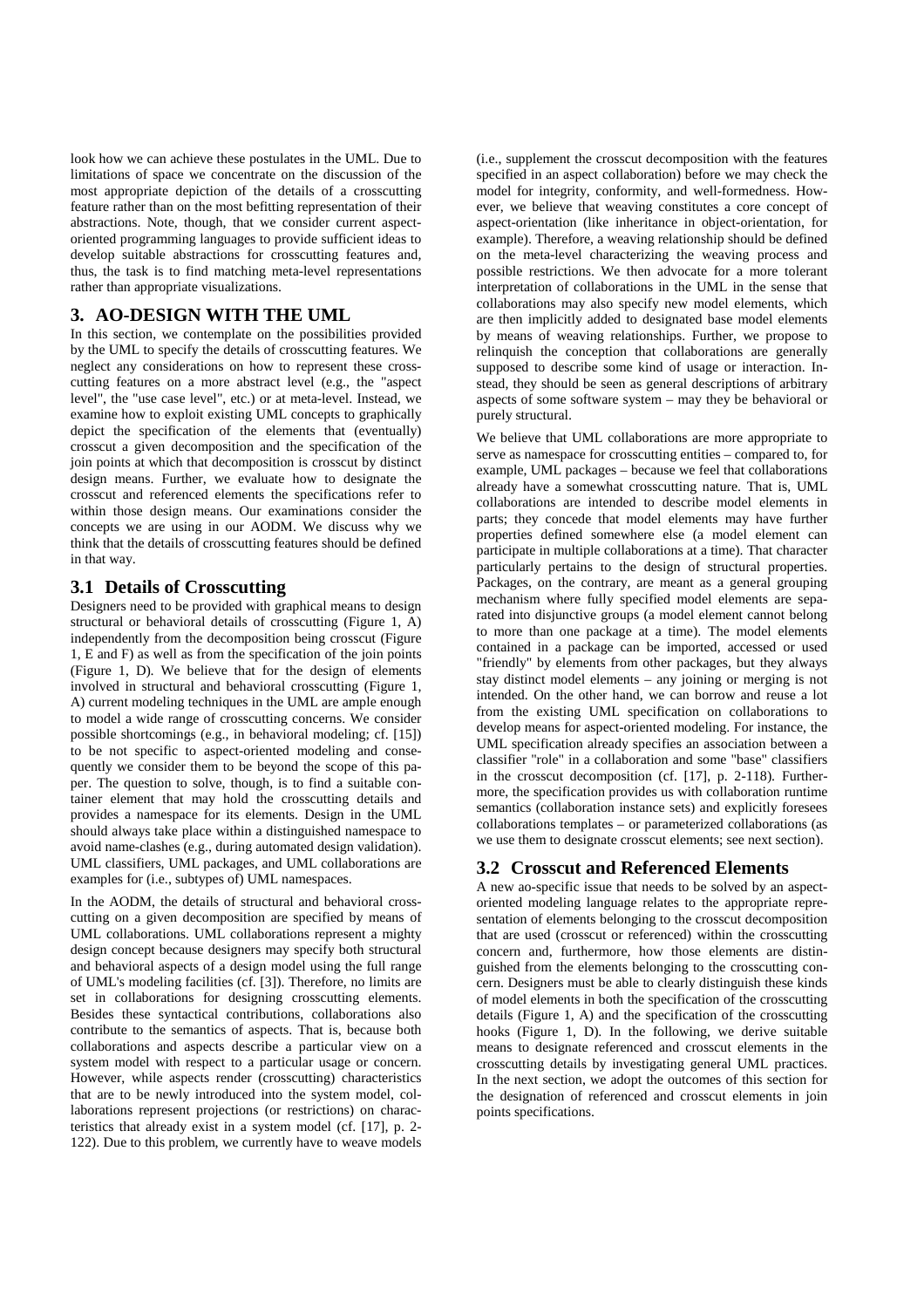Looking for appropriated ways to distinguish crosscut and referenced elements as well as elements specific to the crosscutting concern (abbr., "cc-specific" elements) within the crosscutting details, we consider it useful in our AODM to differentiate between structural and behavioral crosscutting. In [20], we point out that in structural crosscutting the element being hooked onto and the element being affected coincide, while in behavioral crosscutting they do not. For example, structural crosscutting hooks onto a classifier and affects its signature by adding new attributes or operations. Behavioral crosscutting, however, hooks onto a message (e.g., an operation call) and affects the action sequence that is to be activated by that message. Our AODM reflects on this observation and hooks behavioral crosscutting onto UML links (being a structural element that is repeatedly passed during the execution of behavior), and defines the crosscutting details in standard UML collaborations (cf. [18] [19]). We believe that this disunion helps us to identify the most appropriate representation of referenced elements because (in case the behavior is merged to the original behavior, and does not override it) we can abstract from the crosscut element.

That is, within a design model describing crosscutting behavior (to be merged), we only deal with model elements specific to the crosscutting concern and those referenced from the crosscut decomposition. Considering that in our AODM the details of behavioral crosscutting are specified using a standard UML collaboration, we can compare that specification to the way ordinary behavior (e.g., of standard UML operations) is specified. When specifying the behavior of a standard operation in the UML, though, we designate referenced elements by means of UML's «parameter», «local», «global», «association», or «self» stereotypes to indicate why a given entity is visible to the particular behavior. Adopting this UML practice, we advocate to use these stereotypes to designate referenced or cc-specific model elements in a crosscutting design model, too – possibly complemented by new stereotypes like «advice» or «indirectneighbor» to suit needs of particular aspectoriented programming techniques. Having found feasible means to designate *referenced* model elements within the specifications of crosscutting details, we now investigate how we can designate *crosscut* elements regarding the specification of structural crosscutting.

Unlike to behavioral crosscutting, structural crosscutting hooks onto and affects the same model elements (i.e., classifiers in the AODM). Therefore, we have to deal with crosscut, referenced and cc-specific model elements in the same design model. To distinguish the former one from the latter two, we chose to use UML's template mechanism and designate the crosscut elements as template parameters – similar to Composition Patterns [7]. That way, we exploit the "instantiation semantics" of UML templates as we may define new properties (like features and relationships) that are to be appended to the crosscut element by binding the elements to be crosscut to the template parameters. Note that "binding" in the UML does not result in visual introduction of elements (cf. [17], p. 2-73). In this concern, binding in the UML conforms to our understanding of weaving, which should be specified syntactically and semantically on the meta-level in a like manner (cf. section 3.1). Nevertheless, we call for a more liberal usage of binding (or rather weaving) since currently an entity may be bound to (i.e., crosscut by) one template at most (cf. [17], p. 2-

55). Furthermore, a bound (i.e., crosscut) entity is currently not allowed to add any information of its own (cf. [17], p. 2- 26). These rules conflict with weaving semantic of most aspect-oriented programming techniques, though.

## **3.3 Hooks of Crosscutting**

A new demand to aspect-oriented modeling is the precise specifications of the join points where crosscutting takes place in the crosscut decomposition (Figure 1, D), and principal effort should be taken to find an appropriate answer. Apart from specifying the set of locations in the given decomposition at which crosscutting takes place, designers should also be able to designate those elements of that given decomposition that are of relevance to crosscutting concerns and could be used (i.e., referenced) in their models (see section 3.2). These elements should be modeled in their relationship to the (set of) locations of crosscutting.

The notational means to represent sets of locations are strongly related to the concepts that have been chosen to serve as location (hook) for structural and behavioral crosscutting. In our AODM, we identify UML classifiers to be hook for structural crosscutting and UML links to be hook for behavioral crosscutting. As graphical means to designate hooks in base design models, we introduce a new "crosscut" relationship that connects the hooks (i.e., a classifier or link) with the crosscutting details. In [20], we argue though that using a relationship to designate hooks quickly blur design models as soon as all crosscut relationships need to be shown (in particular when using type patterns or wildcards in pointcuts or introductions in AspectJ or in match or bracket rules in Hyper/J). Considering the design issues postulated above (see section 1), relationships impose even more problems. For example, relationships directly relate elements in the crosscutting concern to elements in the crosscut concern. Therefore, they cannot be considered really independent from the crosscutting details, and they hardly can be reused in another crosscutting. Furthermore, relationships cannot be aggregated to new relationships (as pointcuts in AspectJ may be combined to aggregate new pointcuts). Relationships further fail when it comes to specify requirements to the environment of a crosscut entity (e.g., in the specification of a traversal strategy in Adaptive Programming, or in behavioral crosscutting in AspectJ when crosscutting to a message is suppose to take place only if the message is sent by a particular type of obiect.).

In [20], we therefore suggest to use "join point designation diagrams", which represent collaboration templates that outline a particular perception of the crosscut decomposition (see Figure 2 for an example). In doing so, join point designation diagrams designate crosscut elements as template parameters (in the AODM that means either for classifiers or for message; in Figure 2, we designate the classifier CrosscutType as well as the message CrosscutOp to be crosscut elements). Furthermore, they nominate all elements from the crosscut element's environment that can be referenced within the crosscutting (cf. section 3.2). These elements are allocated in their relation to the crosscut element (for example, Figure 2 designates SomeAssociatedType whose operation op1 may be invoked by the crosscutting details; further, it requires the CrosscutType to provide an attribute att1 and two operations op1 and op2 so that they may be referenced